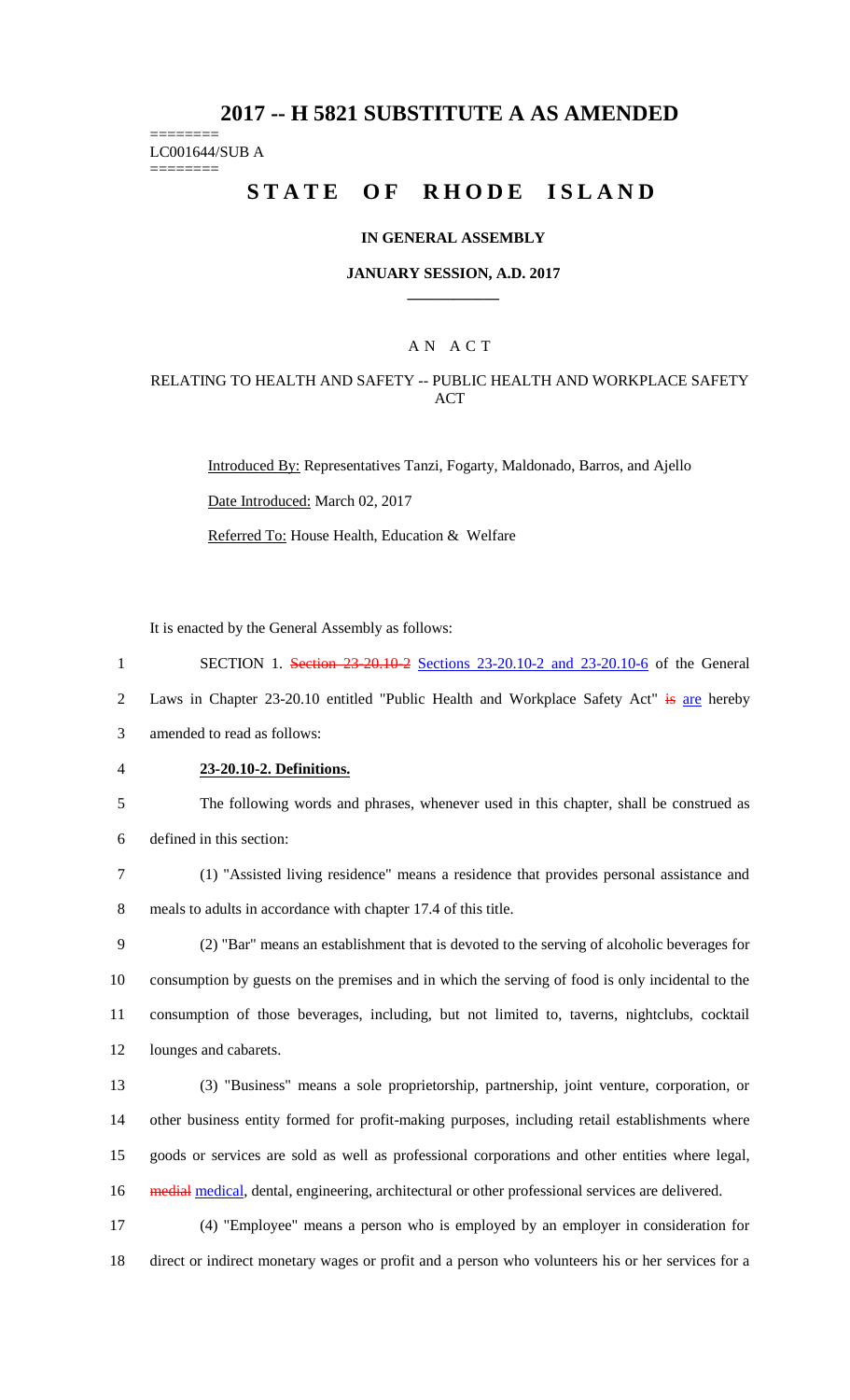nonprofit entity.

 (5) "Employer" means a person, business, partnership, association, corporation, including a municipal corporation, trust or nonprofit entity that employs the services of one or more individual persons.

 (6) "Enclosed area" means all space between a floor and ceiling that is enclosed on all sides by solid walls or windows (exclusive of doorways) that extend from the floor to the ceiling.

 (7) "Health care facility" means an office or institution providing care or treatment of diseases, whether physical, mental, emotional, or other medical, physiological or psychological conditions, including, but not limited to, hospitals, rehabilitation hospitals or other clinics, including weight control clinics, nursing homes, homes for the aging or chronically ill, laboratories, and offices of surgeons, chiropractors, physical therapists, physicians, dentists, and all specialists within these professions. This definition shall include all waiting rooms, hallways, private rooms, semi-private rooms, and wards within health care facilities.

 (8) "Place of employment" means an area under the control of a public or private employer that employees normally frequent during the course of employment, including, but not limited to, work areas, employees lounges, restrooms, conference rooms, meeting rooms, classrooms, employee cafeterias, and hallways. Vehicles owned by a public or private employer are covered under this definition provided that the vehicle is used by more than one person. A private residence is not a "place of employment" unless it is used as a child care, adult day care, or health care facility.

 (9) "Public place" means an enclosed area to which the public is invited or in which the public is permitted, including, but not limited to, banks, bars, educational facilities, health care facilities, laundromats, public transportation facilities, reception areas, restaurants, retail food production and marketing establishments, retail service establishments, retail stores, shopping malls, sports arenas, the state house, theaters and waiting rooms. A private residence is not a "public place" unless it is used as a child care, adult day care, or health care facility.

 (10) "Restaurant" means an eating establishment, including, but not limited to, coffee shops, cafeterias, and private and public school cafeterias, that gives or offers for sale food to the public, guests, or employees, as well as kitchens and catering facilities in which food is prepared on the premises for serving elsewhere. The term "restaurant" shall include a bar area within the restaurant.

 (11) "Retail tobacco store" means a retail store utilized primarily for the sale of tobacco, 33 electronic cigarette products and accessories, or electronic nicotine delivery system products in which the total annual revenues generated by the sale of other products are no greater than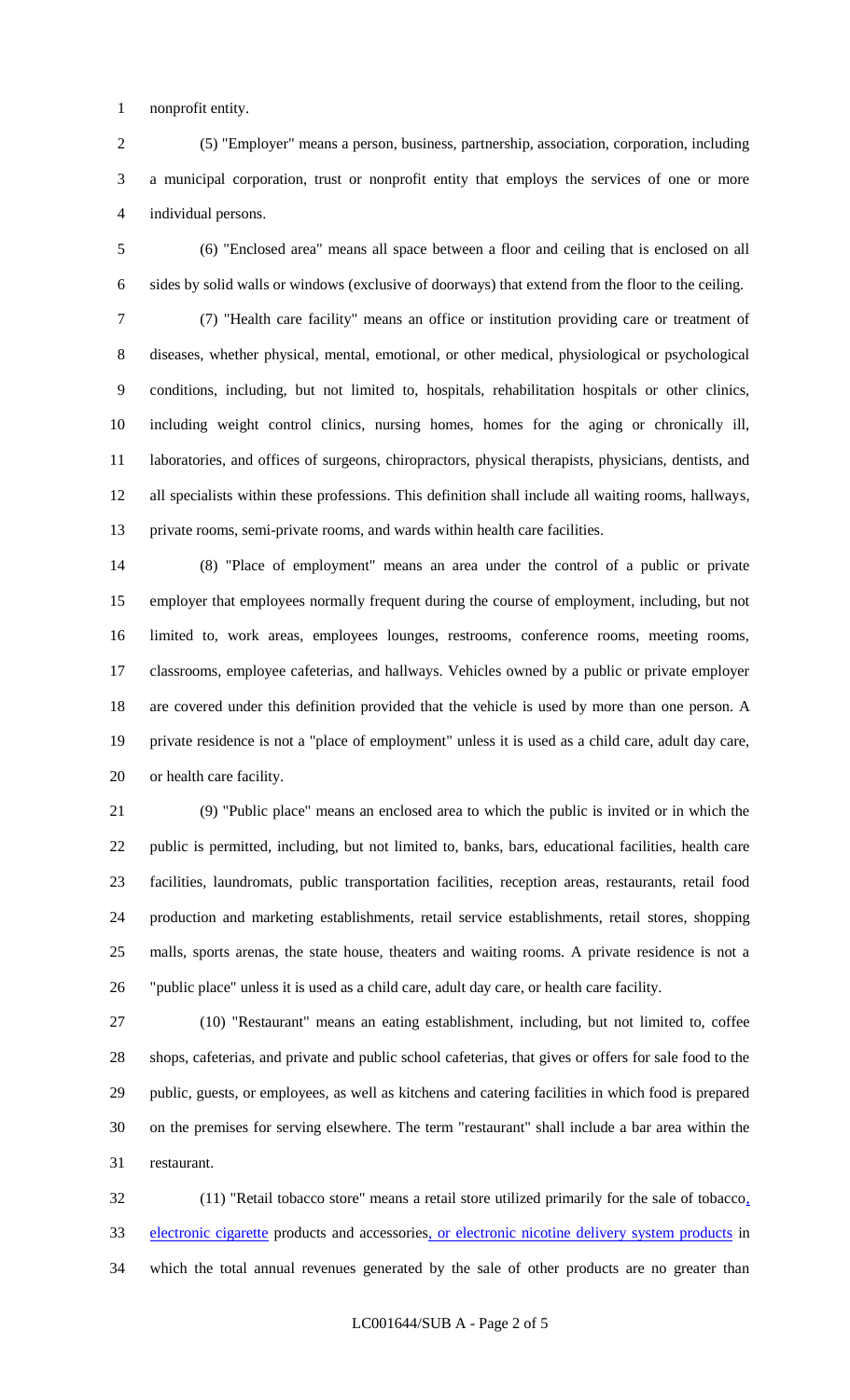twenty-five percent (25%) of the total revenue for the establishment. The division of taxation shall be responsible for the determination under this section and shall promulgate any rules or forms necessary for the implementation of this section.

 (12) "Service line" means an indoor line in which one or more persons are waiting for or receiving service of any kind, whether or not the service involves the exchange of money.

 (13) "Shopping mall" means an enclosed public walkway or hall area that serves to connect retail or professional establishments.

8 (14) "Smoking" or "smoke" means inhaling, exhaling, burning, or carrying any lighted or 9 heated cigar, cigarette, pipe, weed, plant, other tobacco product or plant product or other 10 combustible substance in any manner or in any form intended for inhalation in any manner or 11 form. "Smoking" or "smoke" also includes the use of electronic cigarettes, electronic cigars, 12 electronic pipes, electronic nicotine delivery system products or other similar products that rely 13 on vaporization or aerosolization; provided, however, that smoking shall not include burning during a religious ceremony.

 (15) (a) "Smoking bar" means an establishment whose business is primarily devoted to the serving of tobacco products for consumption on the premises, in which the annual revenues generated by tobacco sales are greater than fifty percent (50%) of the total revenue for the establishment and the serving of food or alcohol is only incidental to the consumption of such tobacco products. Effective July 1, 2015, all existing establishments and establishments that open thereafter must demonstrate quarterly, for a period of one year and annually thereafter, that the annual revenue generated from the serving of tobacco products is greater than fifty percent (50%) of the total revenue for the establishment, and the serving of food, alcohol, or beverages is only incidental to the consumption of such tobacco products. Every owner of a smoking bar shall register no later than January 1 of each year with the division of taxation and shall provide, at a minimum, the owner's name and address and the name and address of the smoking bar. The division of taxation in the department of administration shall be responsible for the determination under this section and shall promulgate any rules or forms necessary for the implementation of this section. The division of taxation in the department of administration shall be responsible for the determination under this section and shall promulgate any rules or forms necessary for the implementation of this section.

 (b) Smoking bars shall only allow consumption of food and beverages sold by the establishment on the premises and the establishment shall have public access only from the street. (c) Any smoking bar, as defined herein, is required to provide a proper ventilation system that will prevent the migration of smoke into the street.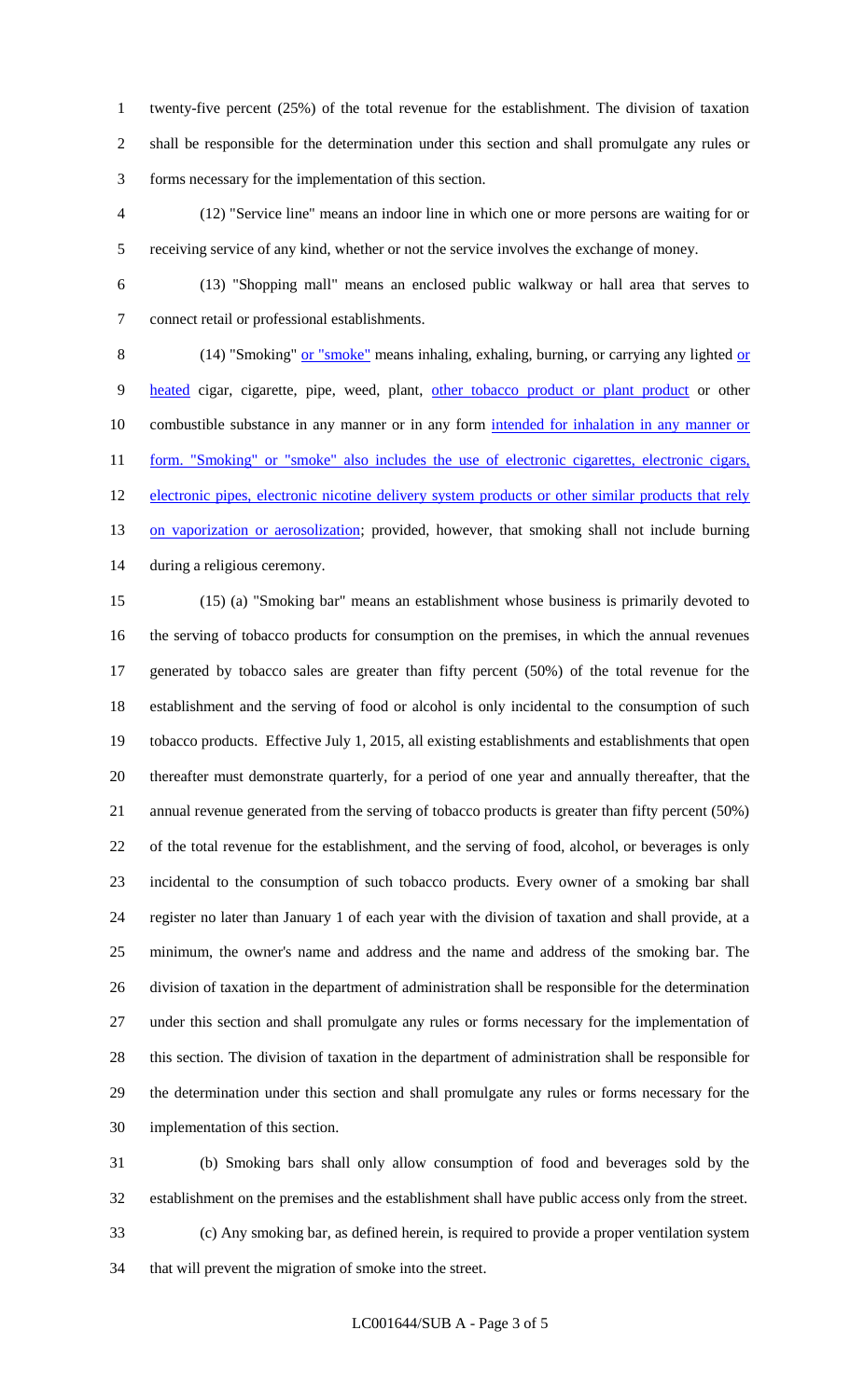(16) "Sports arena" means sports pavilions, stadiums, (indoor or outdoor) organized sports fields, gymnasiums, health spas, boxing arenas, swimming pools, roller and ice rinks, bowling alleys, and other similar places where members of the general public assemble to engage in physical exercise, participate in athletic competition, or witness sports or other events. (17) "Legislature" means the general assembly of the state of Rhode Island. **23-20.10-6. Where smoking not regulated.** (a) Notwithstanding any other provision of this chapter to the contrary, the following areas shall be exempt from the provisions of this chapter: (1) Private residences, except when used as a licensed child care, adult day care or health care facility; (2) Hotel and motel rooms that are rented to guests and are designated as smoking rooms; provided, however, that not more than fifty percent (50%) of rooms rented to guests in a hotel or motel may be so designated; (3) Retail tobacco stores; provided that smoke from these places does not infiltrate into areas where smoking is prohibited under the provisions of this chapter; (4) Private and semi-private rooms or designated areas in assisted living residences and nursing facilities as allowed by regulation of the department of health under chapters 17.4 and 17 of this title; (5) Outdoor areas of places of employment, except those covered by the provisions of § 23-20.10-5; (6) Any smoking bar as defined in § 23-20.10-2(15); (7) [Deleted by P.L. 2005, ch. 22, § 1 and P.L. 2005, ch. 23, § 1]. (8) [Deleted by P.L. 2005, ch. 22, § 1 and P.L. 2005, ch. 23, § 1]. (9) Bars for the use of electronic cigarettes, electronic cigars, electronic pipes, electronic nicotine delivery system products or other similar products that rely on vaporization or aerosolization. (b) The provisions of this chapter shall not apply to any stage performance provided that smoking is part of a theatrical production.

SECTION 2. This act shall take effect upon passage.

======== LC001644/SUB A ========